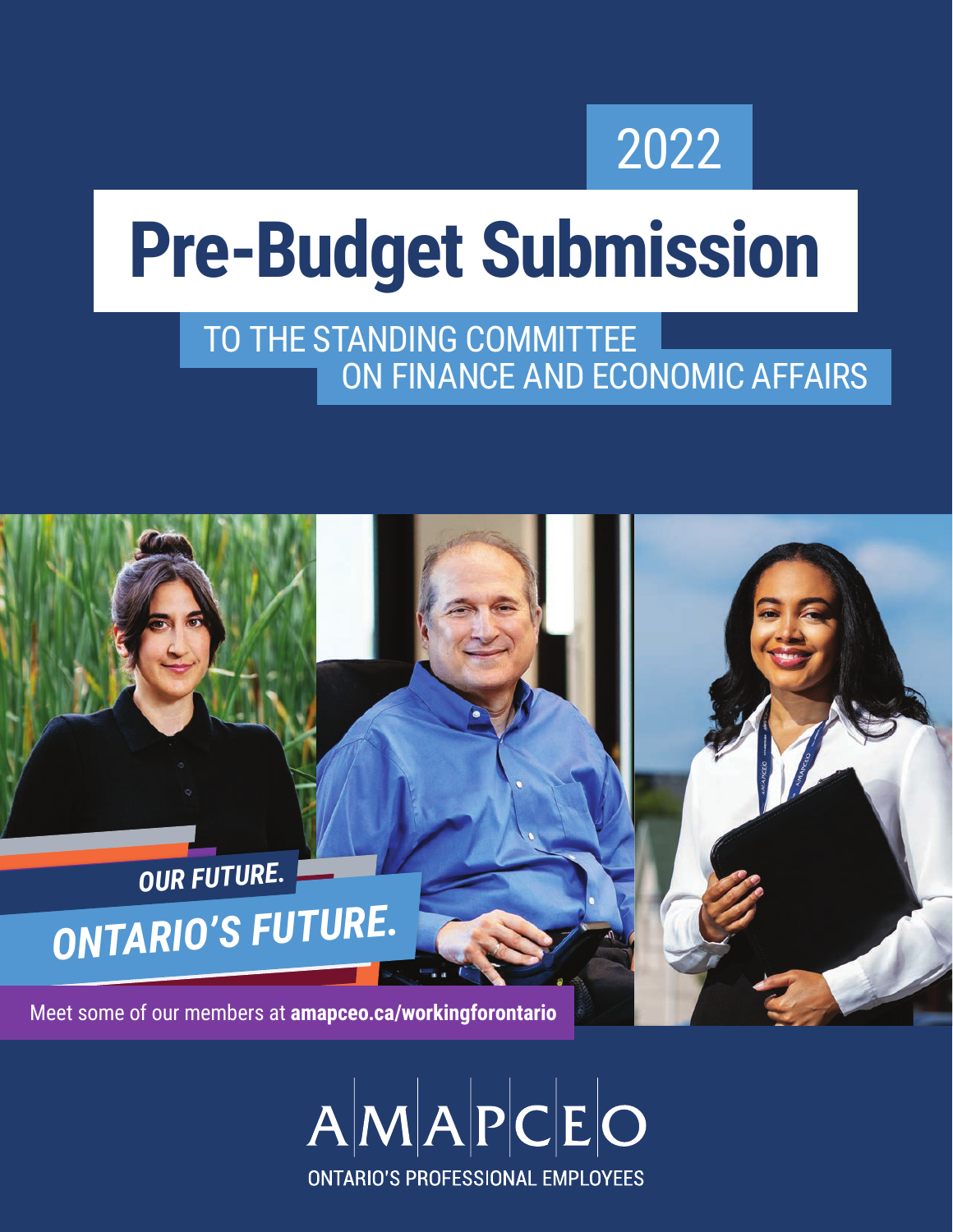

The last two years of Ontario politics have been without precedent. Although the pandemic has made this time incredibly difficult for many Ontarians, we move forward into the new year knowing that better lies in the future.

In many ways, 2022 will be a significant year for the Ontario public sector.

We all hope that the pandemic will finally be behind us, allowing us to return to being with friends and family, and allowing us to begin creating the future of work.

Labour's challenge of the unconstitutional Bill 124—legislation which limits the ability of public servants to freely collectively bargain—will finally be heard in court.

In June, Ontarians will go to the polls in a provincial election.

And, for AMAPCEO, our Ontario Public Service unit—as well as several of our broader public sector units—will bargain new collective agreements.

AMAPCEO's theme for these coming rounds is *Our Future. Ontario's Future.*

This theme encourages us to consider improvements that can be made both within the public service as well as throughout the province. It encourages us to understand how a strong public service can help drive Ontario forward.

This theme also frames our budget submission. In the first part, we speak to the value of public services and the workers that provide them.

Some of the recent decisions by the government—the increase to the minimum wage, for example—give us reason to hope that better possible. In that spirit, AMAPCEO offers its recommendations.

Dave Bulmer President & CEO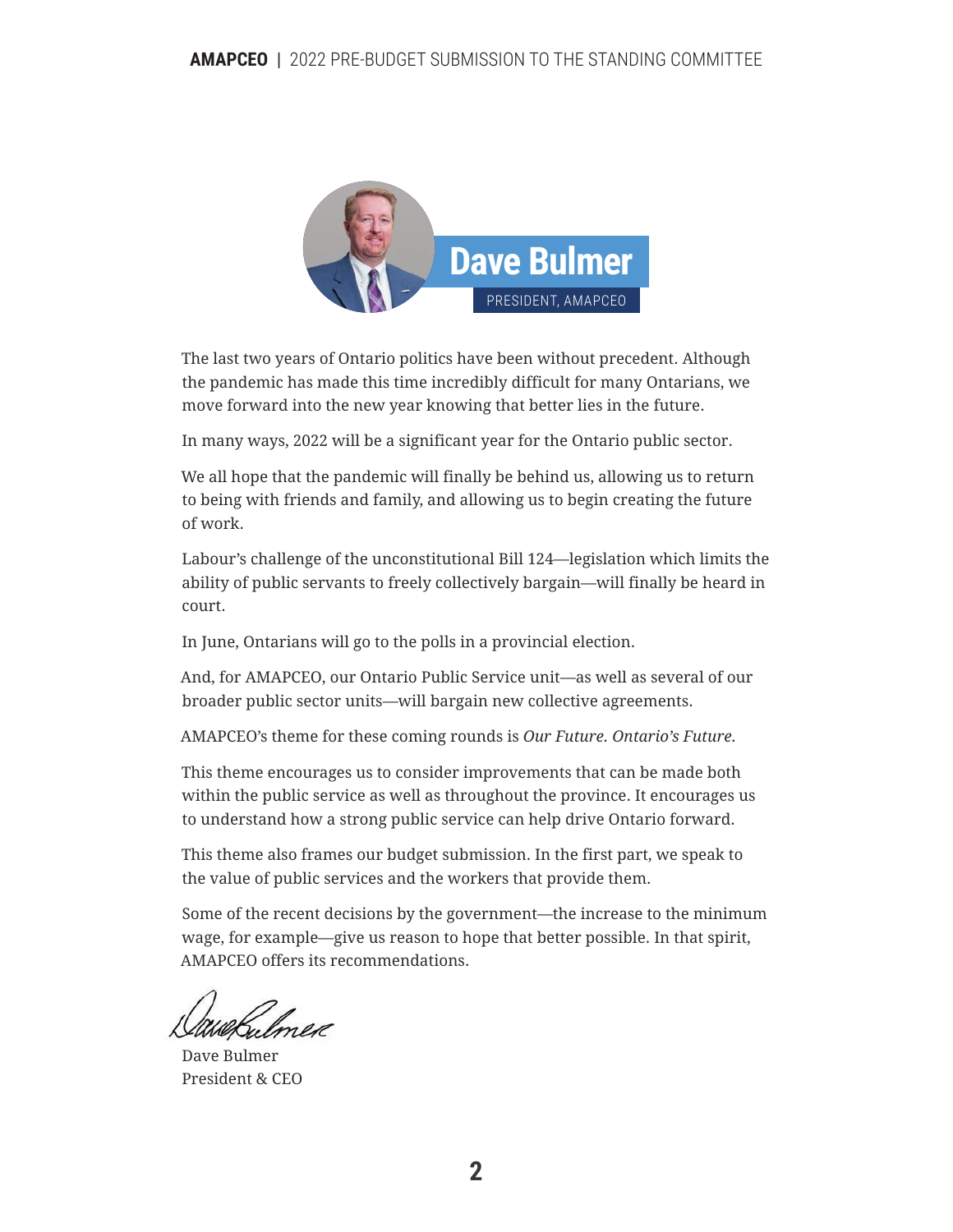## *Our Future:* **The value of public services**

From the outset of the COVID-19 pandemic, AMAPCEO members have continued to provide crucial public services to Ontarians. Whether working remotely or continuing to staff vital government facilities in-person; whether adapting existing programs and policies or devising new ones to deal with the pandemic emergency; whether working as policy professionals in the Ontario Public Service or working on the front lines against COVID-19 in agencies such as Public Health Ontario and Ontario Health—AMAPCEO members have consistently provided work of tremendous value for the people of Ontario.

Yet, despite the value that AMAPCEO members provide, they do not feel valued by the Ford government.

Consider:

- AMAPCEO members pride themselves on providing government and agencies with non-partisan, impartial, professional advice. However, throughout the pandemic, it has been questionable if the government has heeded the expert advice that it has received.
- The government continues to outsource key public services, including (but not limited to) IT. This costly outsourcing of public service work to private interests stifles the growth of a knowledge base in the public service, while lining the pockets of private firms at significant taxpayer expense.
- Bill 124 limits wage increases to one per cent for each of the next three years. This interference with the constitutionally protected right to collectively bargaining (which is being legally challenged by AMAPCEO and other unions) limits public servants to wage increases that fail to match the rising rate of inflation. As such, Bill 124 mandates a de facto pay cut.

In previous budget submissions, we have detailed how Ontario has, per capita, the smallest public service in Canada.1

This has not come about as the result of one party, or of one government. While the Ford government has exacerbated matters with program cuts and its

<sup>1</sup> AMAPCEO, "2020 Pre-Budget Submission," <https://amapceo.on.ca/system/files/2020%20Pre-Budget%20Submission.pdf>.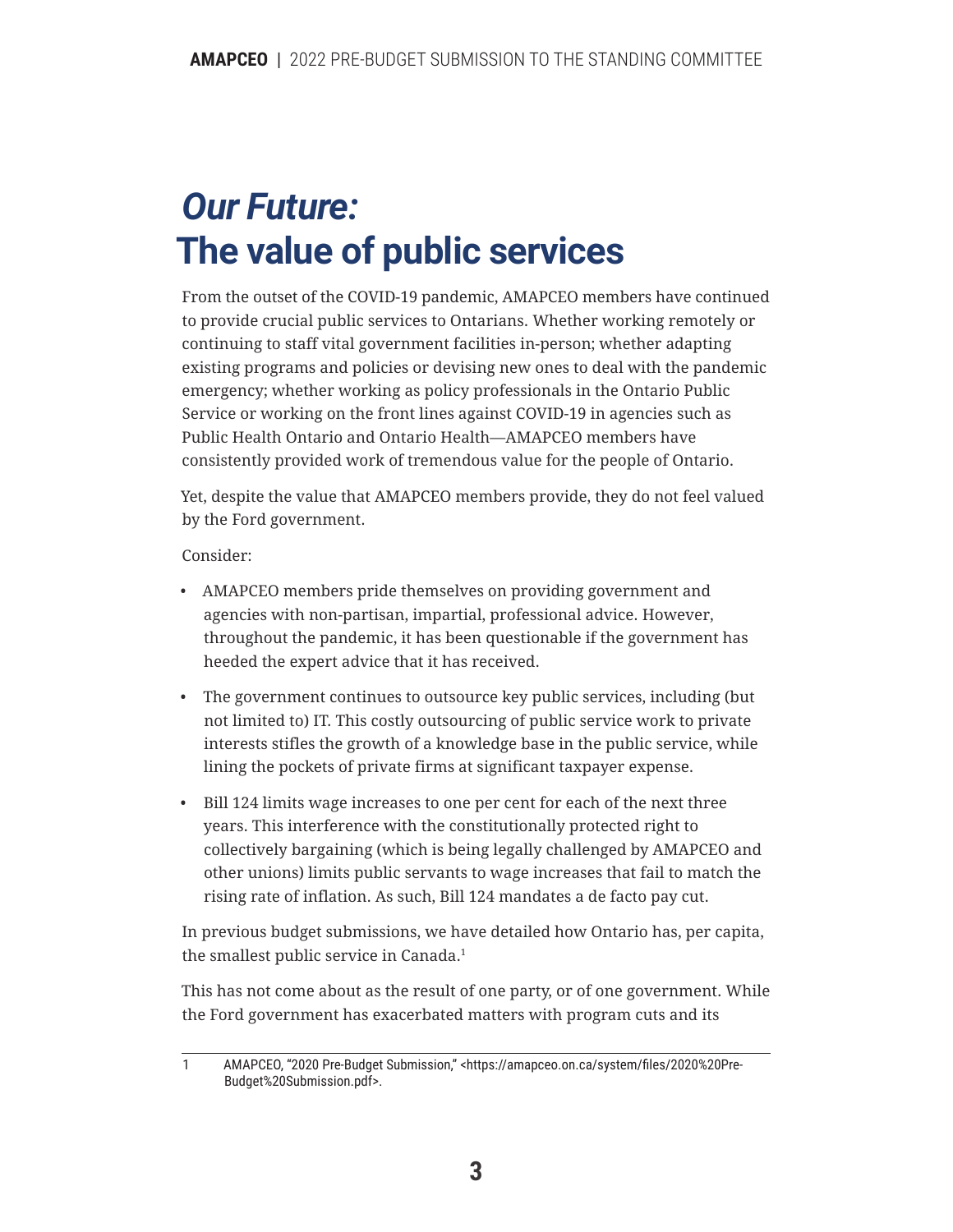misguided hiring freeze, we need only look back as far as the last election to find former Premier Kathleen Wynne bragging about Ontario having the "leanest" public service, a public service on which her government spent "less per capita than any province in Canada."2

We might go even further back in time and consider Bob Rae's Social Contract, or Mike Harris' punitive cuts to public services.

The point remains the same: for too long Ontario governments have devalued the contributions of the province's public servants.

#### **AMAPCEO RECOMMENDS:**

**The immediate repeal of the unconstitutional Bill 124.**

<sup>2</sup> https://twitter.com/Kathleen\_Wynne/status/1000880824902934528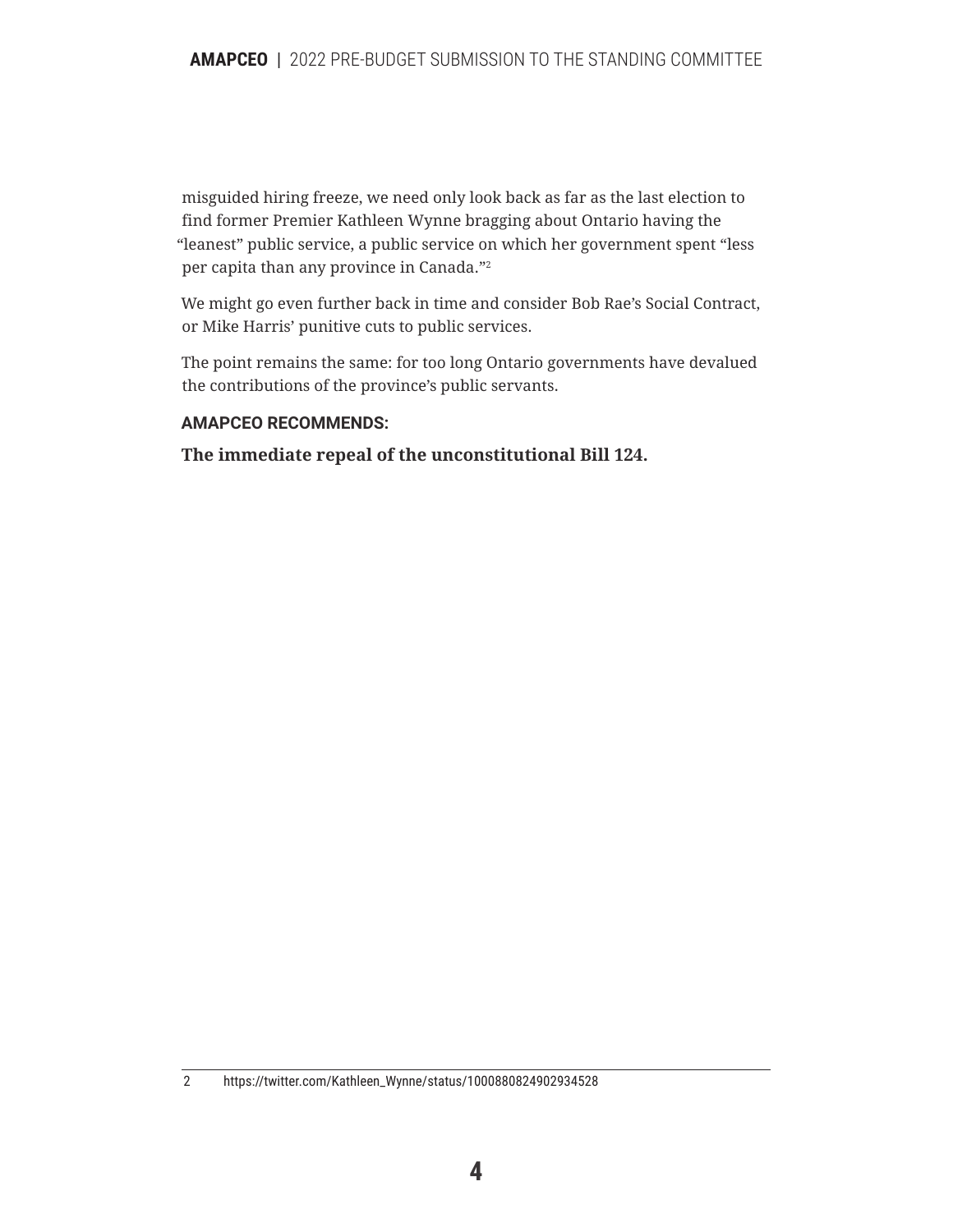### *Ontario's Future:* **Towards fairness at work**

As the next provincial election looms, the Ford government has become noticeably more active on labour and employment issues. Notably, the government has:

- established the Ontario Workforce Recovery Advisory Committee (which reported back with 21 recommendations regarding the future of work)
- increased the minimum wage to \$15 an hour on January 1, 2022
- made several amendments to the *Employment Standards Act*, including a new rule requiring employers to establish "right to disconnect" policies

While this all adds up to a good start there is more to be done. Here, we make three simple recommendations.

First, as discussed in the first part of this submission, with Bill 124 the government has legislated an unconstitutional limit on the right of public servants to collectively bargain. Beyond the wrongful limitation on wages, the legislation has exacerbated staffing shortages in vital areas of the public service, such as nursing.3

#### **AMAPCEO RECOMMENDS:**

#### **The immediate repeal of the unconstitutional Bill 124.**

Second, the increase to the minimum wage—while welcome—falls well short of ensuring that Ontarians receive a living wage for their labour. According to the Ontario Living Wage Network (OLWN), the living wage in Toronto is \$22.08 per hour. In Ottawa it is \$18.06. In Sudbury, \$16.98. In none of the more than 20 Ontario regions in which the OLWN has done its analysis does the minimum wage meet the level of a living wage.<sup>4</sup> It is a simple fact that to help Ontarians get out of poverty, the minimum wage must equal a living wage.

Further, research proves that living wage laws benefit the economy overall—

<sup>3</sup> See e.g., Doris Grinspun and Brenda Stade, "Ending Ontario's nursing crisis begins with the repeal of Bill 124," *Globe and Mail*, 31 December 2021 <https://www.theglobeandmail.com/opinion/ article-ending-ontarios-nursing-crisis-begins-with-the-repeal-of-bill-124/>.

<sup>4</sup>  Ontario Living Wage Network, "Living Wage by Region," < https://www.ontariolivingwage.ca/ living\_wage\_by\_region> Accessed on January 18, 2022.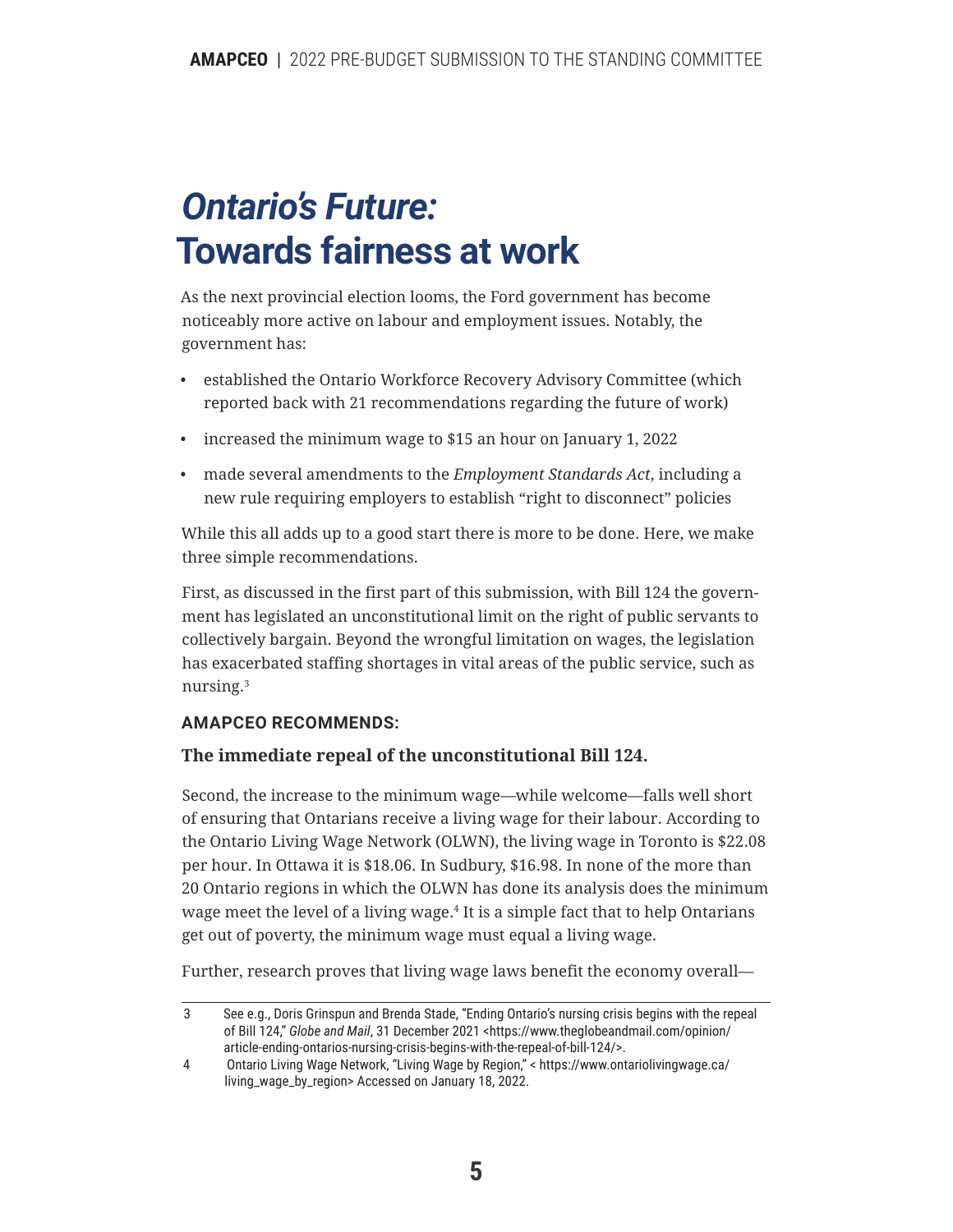boosting consumer spending, reducing the unemployment rate, raising worker productivity, decreasing employee turnover, and reducing employer costs on hiring and training.<sup>5</sup>

#### **AMAPCEO RECOMMENDS:**

#### **That Ontario's minimum wage be a living wage.**

Third, Ontario is not a leader on paid sick leave, legislating a minimum standard of only three days of paid sick leave per year.6 The federal government has amended the *Canada Labour Code* to mandate that workers be able to accrue up 10 paid sick days per year,<sup>7</sup> and British Columbia recently implemented five paid sick days per year.8 The Ontario Federation of Labour has called for 10 days of paid sick leave, and bills put forward by both the Ontario New Democrats and Ontario Liberals have sought to implement that standard. While 10 days is a commendable goal, for now as a minimum standard, the government should at least emulate British Columbia and mandate five paid sick days. Not doing so risks undoing all the progress we've collectively made against the pandemic.

#### **AMAPCEO RECOMMENDS:**

**A minimum of five guaranteed paid sick days for all employees.**

<sup>5</sup> Jeff Thompson & Jeff Chapman, "The economic impact of local living wages," *Economic Policy Institute*, 15 February, 2006 <https://www.epi.org/publication/bp170/>.

<sup>6</sup> Ontario, *Employment Standards Act*, s. 50(2).

<sup>7</sup> Canada, "Legislation to provide ten days of paid sick leave and enhance protections for health care workers receives Royal Assent," 17 December, 2021 <https://www.canada.ca/en/employmentsocial-development/news/2021/12/legislation-to-provide-ten-days-of-paid-sick-leave-and-enhanceprotections-for-health-care-workers-receives-royal-assent.html>.

<sup>8</sup> British Columbia, "Paid Sick Leave," <https://www2.gov.bc.ca/gov/content/employment-business/ employment-standards-advice/paid-sick-leave>. Accessed on January 18, 2022.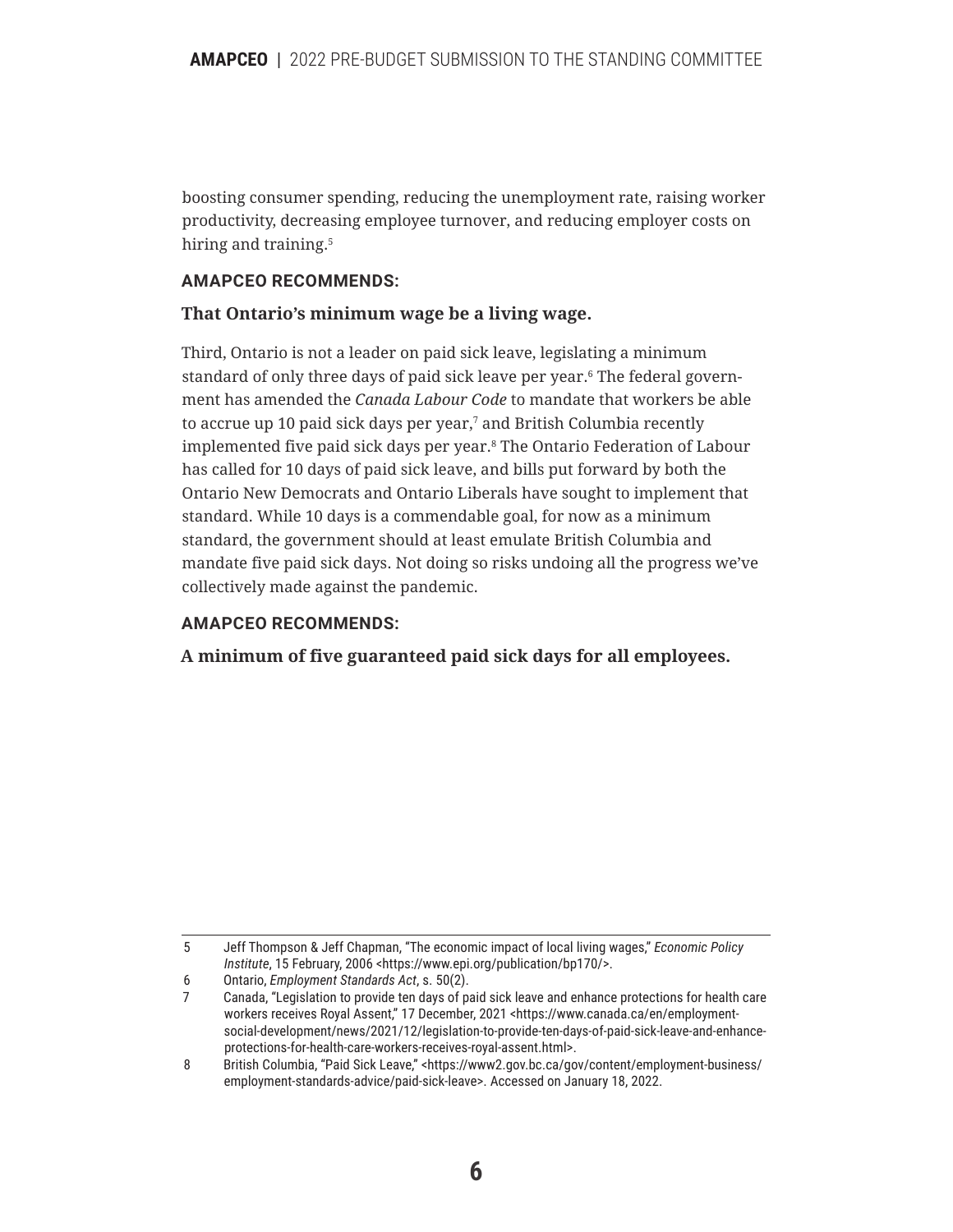## **Who We Are**

AMAPCEO is a member-driven, politically non-partisan union of more than 15,000 professional employees, dedicated to providing outstanding representation and other services to our members. We protect members' rights, defend



Ontario's public services, and advocate for better working conditions for everyone.

The majority of AMAPCEO members work for the Ontario Public Service (OPS). They work in every ministry, and in agencies, boards, and commissions in over 130 communities across the province and in eleven cities outside Canada.

We also represent members in seven bargaining units in the Broader Public Sector:

- the Financial Services Regulatory Authority of Ontario;
- the Ontario Arts Council;
- Ontario Health Quality Unit;
- Public Health Ontario;
- Waypoint Centre for Mental Health Care; and
- the former offices of the Ontario Child Advocate and the French Language Services Commissioner (now part of the Office of the Ontario Ombudsman)

Our membership is educated, professional, and diverse. They are problem solvers who take pride in working hard and offering creative, evidence-based solutions to public policy issues. They are passionate about serving the public interest.

As a politically non-partisan union, AMAPCEO has a long and proud of working in a constructive, problem-solving manner with governments of all political stripes. We have worked successfully on legislation and policy initiatives and negotiated free and fair collective agreements with governments led by all three major parties.

15,000 public professionals represented